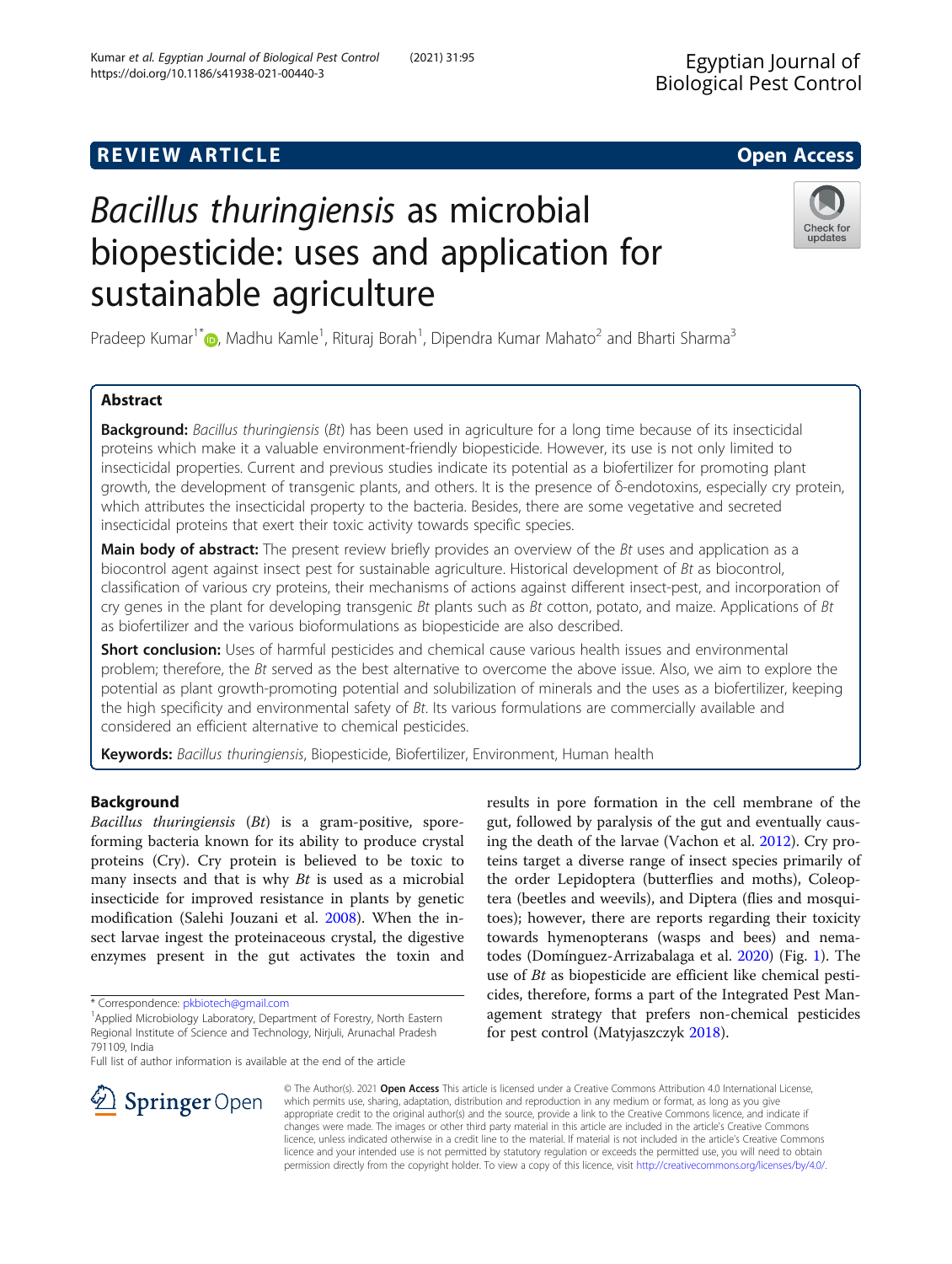<span id="page-1-0"></span>

Besides the crystal proteins, Bt also synthesizes vegetative insecticidal protein (Vip) and secreted insecticidal protein (Sip), which are biodegradable and affect specific targets, especially species of Coleoptera and Lepidoptera (Chakroun et al. [2016](#page-5-0)). Since the use of chemical pesticides results in the development of resistance by the insects and is harmful to both humans and the environment, the focus is to develop effective biopesticides using Bt. The current research focuses on developing genetically engineered crops to express insecticidal property from Bt (Bravo et al. [2011](#page-5-0)). Moreover, it is a host-specific bioinsecticide; hence, there is limited chances of negatively affecting other organisms (Jain et al. [2016](#page-5-0)). Further, its role as an insecticide has explored its potential in promoting plant growth (Armada et al. [2016\)](#page-5-0), bioremediation of heavy metals (Aceves-Diez et al. [2015](#page-5-0)), and production of polymers (Singh et al. [2013\)](#page-6-0).

# Main text

## **History**

Bacillus thuringiensis (Bt) was first discovered in 1901 by the Japanese [biologist](http://en.wikipedia.org/wiki/Biologist%20/%20Biologist), Shigetane Ishiwatari, before which it was believed that an undescribed bacterium is responsible for causing disease in silkworms (Ishiwata [1901](#page-5-0)). In 1911, Bt was rediscovered by Ernst Berliner, in Germany, as the causative agent of a disease known as Schlaffsucht in Mediterranean flour moth caterpillars, Ephestia kuehniella Zell. Bt was named after the province Thuringia where the infection was found. Hence, Bt was initially considered a risk for silkworm rearing but later it became an insecticidal agent (Berliner [1915](#page-5-0); Mazier et al. [1997\)](#page-5-0). The first commercial production of Bt was reported in 1938 in France and sold under the name Sporeine (Brar et al. [2006](#page-5-0)). A study by Angus ([1956\)](#page-5-0) demonstrated that the insecticidal action of  $Bt$ was due to certain crystalline protein inclusions formed during sporulation. Later, a study by Zakharyan et al. ([1976\)](#page-6-0) noted the presence and involvement of plasmid in crystal formation in Bt. Then, González et al. ([1982](#page-5-0)) used plasmid curing technique and affirmed the localization of genes that code for crystal proteins on transmissible plasmids. However, the first cloning and characterization of these crystal protein-encoding genes that showed toxicity towards tobacco hornworm larvae were performed by Schnepf and Whiteley [\(1981\)](#page-6-0) from plasmid DNA of Bt subsp. kurstaki HD-1. This resulted in rapid cloning of other cry genes, which ultimately led to the expansion of genetic engineering towards  $Bt$ transgenic plants and finally, Bt cotton reached the market in 1996 (Shelton et al. [2002\)](#page-6-0).

# Bt toxin-diversity and classification

Bacillus thuringiensis strains produce 2 types of toxins, cry and cyt proteins, which are also known as deltaendotoxins (Bravo et al. [2007](#page-5-0)). These are synthesized by the bacteria during its stationary phase when sporulation occurs. They are produced as parasporal crystalline inclusions which get activated by the proteolytic action inside the insect's gut after ingestion. These proteins are not known to be toxic against invertebrates and are called parasporins (PS) (Ohba et al. [2009](#page-5-0)). Besides this,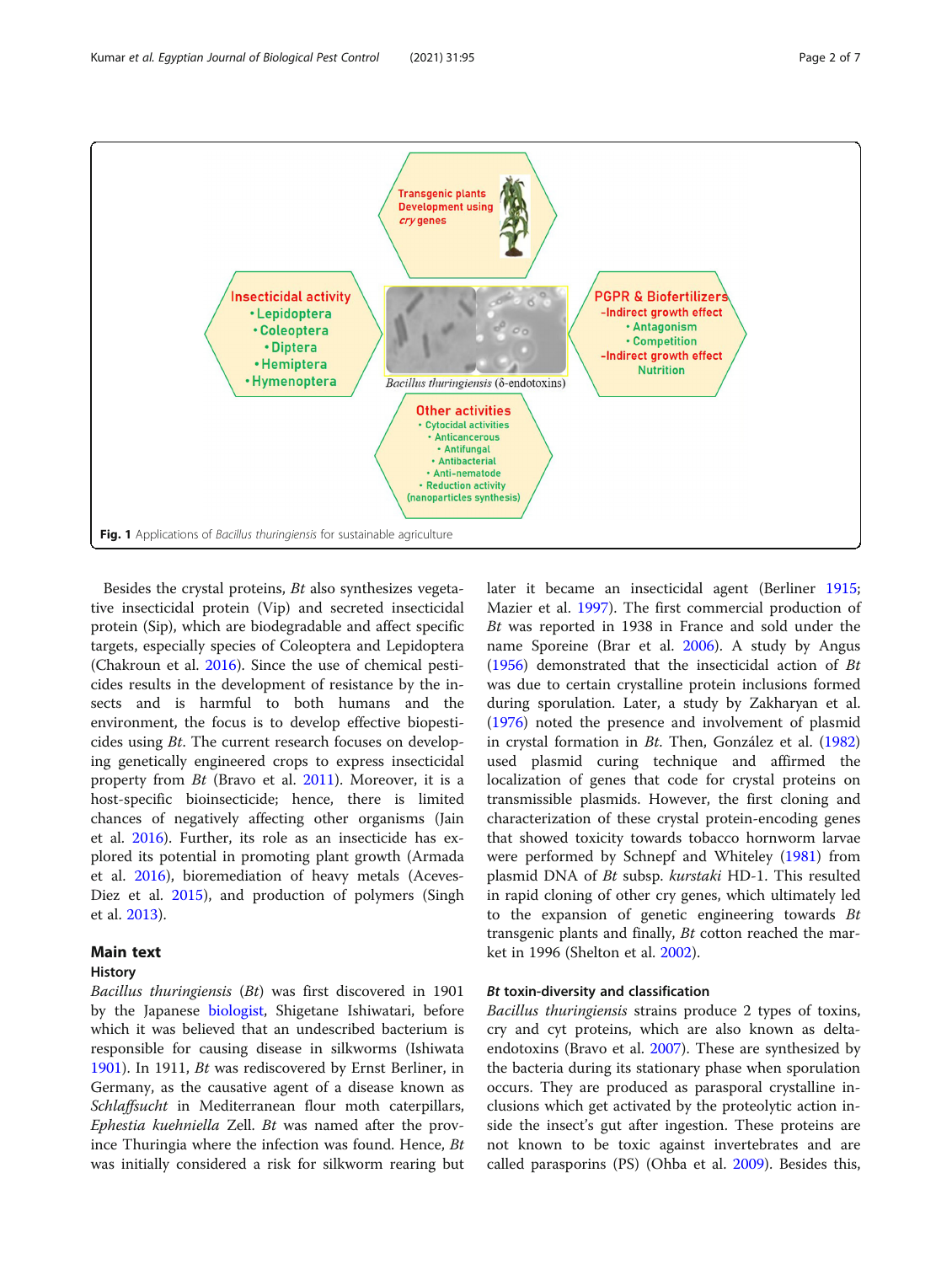certain toxins are produced during the vegetative phase, termed as vegetative insecticidal proteins (Vip) and secreted insecticidal protein (Sip). The Sip (Sip1Aa1 obtained from  $Bt$  strain EG2158) is the only known protein to show toxicity against coleopteran larvae. These are secreted by the bacteria in the culture medium (Palma et al. [2014\)](#page-5-0).

The main types are the crystal  $(Cry)$  genes which encode intestinal cry protein (ICP) toxins and have a wide spectrum of insecticidal activity. There are more than 800 cry genes classified under 75 families (Cry1 to Cry 75), 40 cyt genes grouped in 3 families (Cyt 1, cyt2, cyt3), and 146 Vip genes categorized under 4 families (Vip 1 to Vip4) (Crickmore et al. [2020\)](#page-5-0). Initially, these toxins were classified into 4 classes based on their amino acid sequence homology and insecticidal properties. The CryI toxins are toxic to Lepidopterans (butterflies and moths), CryII genes are toxic to lepidopterans and dipterans (flies and mosquitoes), CryIII genes are toxic to coleopterans (beetles and weevils), and CryIV genes are toxic to dipterans (Höfte and Whiteley [1989\)](#page-5-0). An additional class, CryV, was added for the nematode-active toxins (Sick et al. [1994\)](#page-6-0). Similarly, secreted toxins show their toxicity to a particular order of insects. Vip1 and Vip2 are binary toxins and toxic to coleopterans and hemipterans (Sattar and Maiti [2011\)](#page-6-0), Vip3, on the other hand, is single-chain and show insecticidal activity towards lepidopterans (Estruch et al. [1996](#page-5-0)). The nomenclature also determines the similarity in the amino acid sequence between the cry genes on 4 levels for their distinguished. However, this naming method did not consider the biological activity. In this system, each protoxin acquired a name consisting of the mnemonic Cry (cyt, Vip, or Sip) and divided into various ranks. For example, at level 1, each gene in the family cry1 shares at least 45% similarity and will be categorized under cry1. The secondary rank introduces a capital letter, say, Cry1A, which indicates towards the sequences with the similarity between 45 and 78%. This is followed by tertiary rank, say, Cry1Aa, which increases the sequence identity up to 95% but not less than 78%. At the fourth level, quaternary rank, say, Cry1Aa2, clones that share at least 95% sequence identity are distinguished (Crickmore [1998](#page-5-0); [2020](#page-5-0)).

Another method of classification by Bt toxin Nomenclature Committee uses the homology approach and forms 3 groups based on phylogenetics-3 domain groups, bin group, and epsilon toxin (ETX) group. The cry toxins belonging to three-domain group differ in their amino acid sequence but share a common threedomain structure. The structure includes a perforating domain, central domain, and galactose-binding domain, each playing a specific role during toxin activation (Pardo-Lopez et al. [2013](#page-6-0)). The bin group contains toxins

derived from Lysinibacillus sphaericus (Cry 35 and Cry36) (Berry [2012](#page-5-0)) and the ETX group contains toxins that show resemblance to toxins produced by Clostrid-ium epsilon (Alves et al. [2014\)](#page-5-0). Their structure shows fold like aerolysin, a toxin produced by Aeromonas hydrophila and involved in pore formation (Knapp et al. [2010](#page-5-0)). The second types are the cytolytic  $(cyt)$  genes encoding non-specific cytolytic factor toxins that can augment the Cry toxins for enhanced insecticidal property especially against dipterans (Butko [2003](#page-5-0)). This helps in decreasing the resistance of insects towards cry proteins. For instance, a study by Soberón et al. ([2013](#page-6-0)) observed that Cyt1Aa toxin produced by  $Bt$  helped in decreasing the resistance developed by the larvae of Culex quinquefasciatus against Cry 4 and Cry11Aa toxin. Moreover, there is evidence indicating a wider range of toxicity (Guerchicoff et al. [2001](#page-5-0)).

# Mechanism of toxicity (Bt as insecticide)

The most approved and widely accepted primary mode of action of the Bt toxin is the lysis of epithelial cells in the midgut of the insect. The toxin acts from the exterior of the cells and enters into the plasma membrane but it does not enter the cytoplasm. The earliest effect shows the blabbing and swelling of columnar cells and subsequent lysis of the columnar cells. The effect seen on goblet cell is slower when compared (Liu et al. [2018](#page-5-0)). The steps involved in the action in lepidopteran are explained in brief through. On the ingestion of the toxin in lepidopteran in the first 5 min, the glucose uptake is increased in the gut cells and the histopathology takes place in the gut cells (Knowles [1994\)](#page-5-0). After 5 min, the mid-gut gets paralyzed. Within 10 min, the columnar cells get swelled up and the columnar microvilli get bubbled. The histopathology takes place in the goblet cells. Subsequently, the pH is increased in the blood and decreased in the lumen. Then, within 30 min, the activity of potassium ion is increased in the gut cells which lead to the decrease in the blood potassium ion level. The leucine and the glucose level start to decrease leading the gut cells to metabolically break down. After 30 min, the cells undergo lysis and start to shed from the basement membrane. Within 1 to 7 h, general paralysis takes place. After 1 to 3 days, it dies to starvation (Liu et al. [2018](#page-5-0)). Different types of insecticidal proteins are produced by Bt. About 950 different types of toxins are cloned from about 74 groups of cry, 3 groups of vip, and 3 groups of cyt protein (Crickmore et al. [2020\)](#page-5-0).

Li et al. [\(2011\)](#page-5-0) studied the toxicity behavior of Cry1Ac and Cry3Aa against the pea aphid, Acyrthosiphon pisum (Harris). Cry1Ac was observed to be efficiently hydrolyzed by aphid stomach membrane-associated cysteine proteases (CP) whereas Cry3Aa was processed incompletely and degraded partially. Cry1Ac could bind to the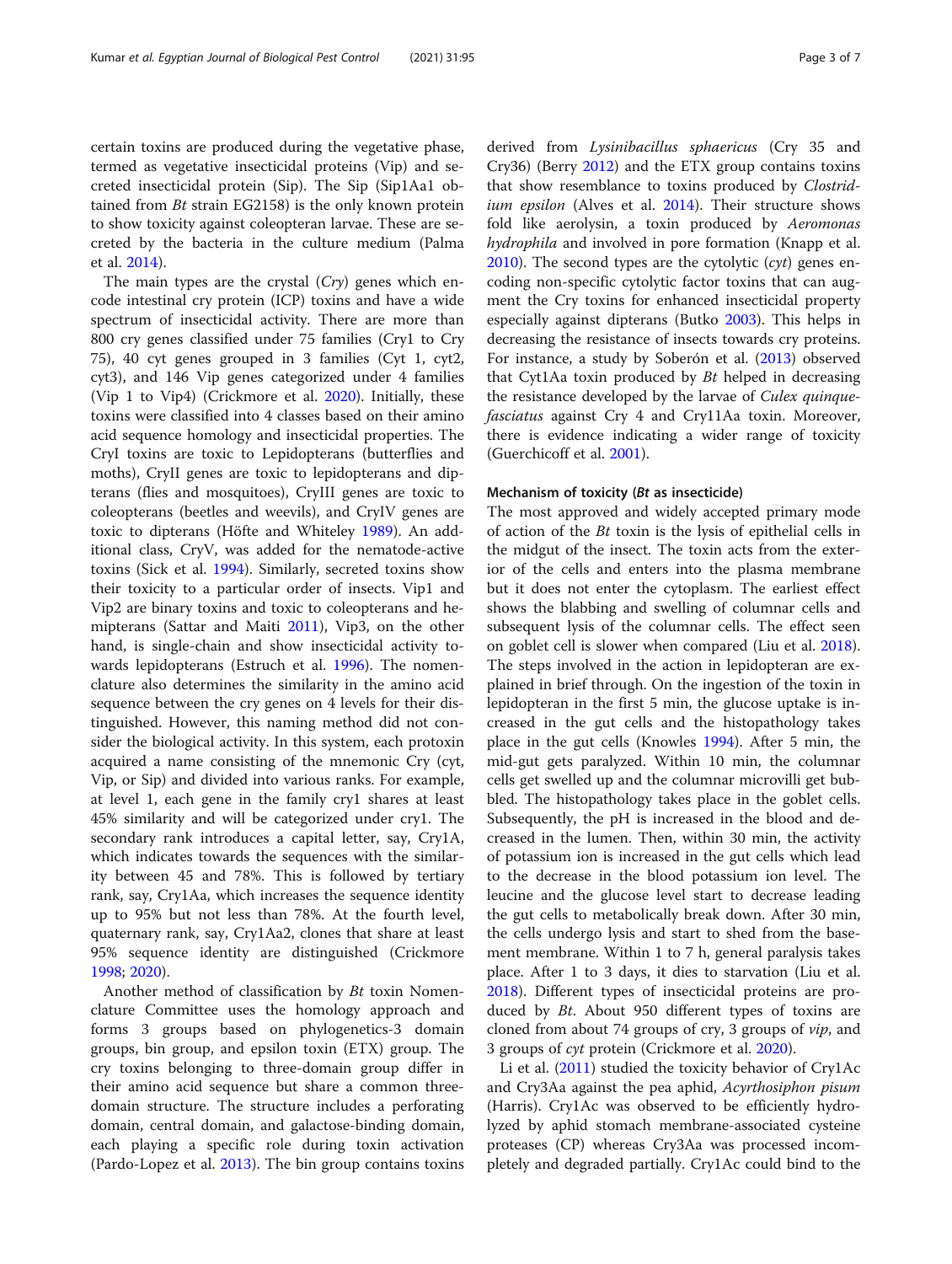aphid gut epithelium but bioassays showed low aphid toxicity. In addition, the competition assays using unlabelled Cry1Ac and GalNAc and in vitro binding of biotinylated-Cry1Ac to gut BBMVs (brush border membrane vesicles) confirmed binding specificity besides glycan mediation of Cry1Ac binding. Further, Zhang et al. ([2019](#page-6-0)) revealed Vip3Aa11 and Vip3Aa39 proteins presenting 39 amino acid differential sites, sharing 95.06% amino acid sequence similarity and effective against some Lepidoptera insect larvae. They also revealed 558 midgut genes expressed differentially in Vip3Aa11-M-A and 65 midgut genes expressed differentially in Vip3Aa39-M-A. The validation for the sensitivity of these two Vip3Aa proteins to trypsin and their binding properties to Agrotis ipsilon midgut BBMV based on transcriptome profiling showed similar sensitivity to trypsin and both proteins could bind to Agrotis ipsilon midgut BBMV along with competitive binding between them (Zhang et al. [2019\)](#page-6-0).

# Bt and genetically modified plants

The recent advancements in modern biotechnology especially in the field of agriculture are observed globally. The global average of the biotech crops has reached 191.7 million hectares in the last 22 years (ISAAA [2019](#page-5-0)). These are the fastest adapted crops that have now reached to 70 countries after commercialization (Pocket [2018](#page-6-0)). Traits of Bt such as pest resistant and herbicide are most extensively used in plant genetic engineering. Bt toxin genes are widely used in many crops for enhancing pest-resistant quality (Jouzani et al. [2017](#page-5-0)). Since the commercialization of Bt crops, approximately 198 varieties have been produced lining up 8 plants including potato, soybean, corn, maize, eggplant, cotton, rice, poplar, tomato, and maize. Recently, maize has gained the largest number of approvals (137) from over 35 countries (ISAAA [2016\)](#page-5-0). During sporulation, Bt forms aggregated crystals that are cry toxins, which is an insecticidal protein with a parasporal body and crystalline structure. These toxins are effective on specific species like Nematoda, Lepidoptera, Coleoptera, Diptera, and Hymenoptera (Abbas [2018](#page-5-0)). Genetically modified (GM) crops consist of one or more than one vip or cry genes. Cotton, corn, and potato have 42, 115, and 30 variants, respectively, and they are the most extensively approved Bt-GM crop (ISAAA [2016](#page-5-0)). There are in total seven anti-lepidopteran *vip* and *cry* genes used for enhancing the resistance to Lepidopteran genes namely cry1A.105, cry1Ab, cry1F, cry1Ac, cry2Ae, cry2Ab, and vip3A. About 111 Bt varieties of anti-coleopteran genes are approved, among which some are anti-lepidopteran pests. Two genes namely cry34Ab1–cry35Ab1 and cry3A are used in nearly 34 and 60 GM crops, respectively, to produce varieties that are resistant to coleopteran pests (Jouzani et al. [2017](#page-5-0)).

Further, Muddanuru et al. ([2019](#page-5-0)) developed transgenic castor (Ricinus communis L.) expressing the Cry1Aa of Bt against lepidopteran insect pests. Bt toxins of the Cry1I class show dual specificity for insects of Coleoptera and Lepidoptera. Berretta et al. [\(2020\)](#page-5-0) evaluated the toxicity of a Cry1Ia protein from an Argentinian Bt strain against agricultural pests of Tenebrionidae, Curculionidae, Noctuidae, and Tortricidae. The protein was toxic to Cydia pomonella, and Rachiplusia nu; however, Alphitobius diaperinus, Anthonomus grandis, and Spodoptera frugiperda were not susceptible. Besides this, Singh et al. ([2021](#page-6-0)) revealed the potential of Cry protein isolated from Bt to hamper the growth of S. litura, G. malonella, B. cucurbitae, and C. pipens larvae, thereby, the potential for plant breeders to produce resistant crops.

In recent years, it has been seen that the cry genes with resistant properties against nematodes and other insects have not been approved at the commercial level. Along with the advantages of GM crops, there lie potential risks to both human and animal health. It is assumed that consumption of GM crops can cause the potential development of diseases that are resistant to antibodies. Although, any kind of threat or long-term effect has not been reported (Bawa and Anilakumar [2013](#page-5-0)). Also, the insecticidal proteins of Bt are utilized for formulations of spore-crystal complexes along with their genes for producing several GM crops. Despite the variability of the Cry proteins, it is still crucial to search for toxins with a broad-spectrum application so that alternatives are available to address the issues of insect resistance (Lazarte et al. [2021\)](#page-5-0).

## Bt as a biofertilizer

There are several bacterial species such as Klebsiella, Pseudomonas, Rhizobium, Caulobacter, and Azotobacter are known for enhancing plant growth (Kumar et al. [2016](#page-5-0)). Bt, although known for its insecticidal activity, is also a plant growth-promoting bacterium. The indirect effect can be observed as it decreases the infection by insects but certain studies indicate towards its direct effect by colonization in legumes which result in an increase in nodulation and thus growth of the plant (Qi et al. [2016](#page-6-0)).

A study by Seshadri et al. ([2007](#page-6-0)) showed that species of Bacillus (Bt and B. sphaericus) can solubilize phosphates and thereby supporting plant growth. This is beneficial since the mineral is present in a high amount in soil, but its uptake is limited because of its undissolved form. Similarly, dissolution of iron is also difficult, and plant uses the siderophore-iron complex for its uptake. Siderophores are produced by microorganisms and bind with iron and aid in their uptake. A study by Wilson et al. ([2006\)](#page-6-0) indicated the production of catecholatetype siderophores by Bt strain ATCC 33679, which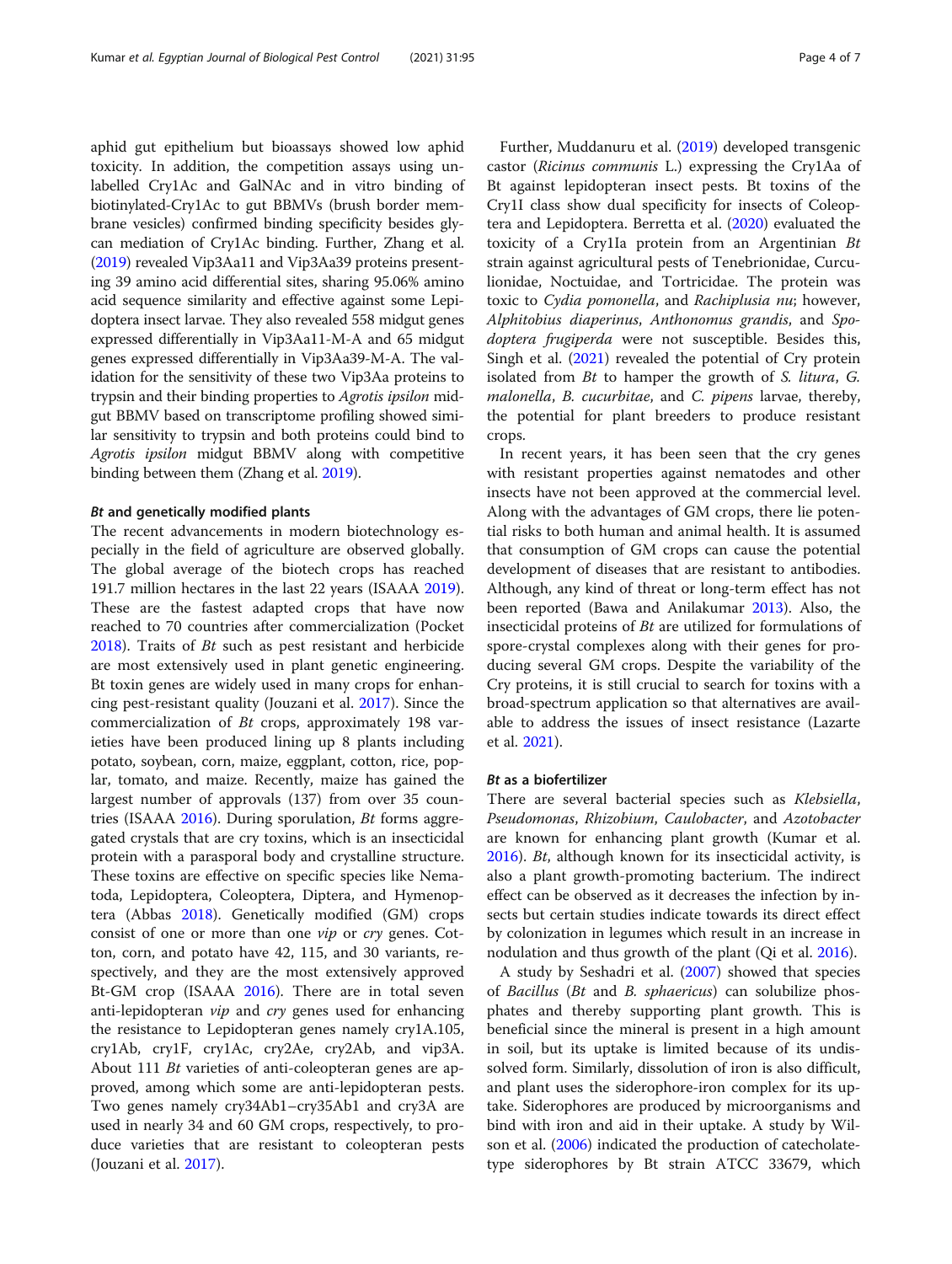bound with high affinity to iron and improved its supply to plants. Improved growth in plants has been shown in a study by Mishra et al. [\(2009](#page-5-0)) where they investigated that Bacillus thuringiensis-KR1 along with Bradyrhizobium japonicum increased the number of root nodules, improved root volume, root weight, and shoot weight in soybean.

Another study by Mishra et al. [\(2009\)](#page-5-0) showed that coinoculation of Bt with another bacteria Rhizobium leguminosarum in pea plants enhanced the nodulation and increased the dry weight of pea. The colonization of Bt is not only observed in lentils but is also reported by Pindi et al. [\(2014](#page-6-0)) which showed enhanced growth in cabbage and cotton respectively. Similarly, when coinoculated with mycorrhiza, Armada et al. ([2016](#page-5-0)) reported an improvement in drought tolerance and an increase in oxidative metabolism in plants of Lavandula. A recent study by Bandopadhyay ([2020](#page-5-0)) involved the use of Bt A5-BRSC as a charcoal-based biofertilizer for 2 years on Abelmoschus esculentus and evaluated its potential in improving plant growth considering both nutritional and morphological characteristics of the plant. He observed a significant increase in shoot height, leaf diameter, weight of both fruit and seed, and length of roots. Along with this, nearly about 70% increase in protein content of leaf, more than 60% increase in soluble sugar content, and about 30% increase in protein content of the pod were observed with the use of Bt as a biofertilizer. These evident studies thus prove that using Bt is not only helpful as an insecticide but also has potential as a biofertilizer that is also beneficial for the growth of the plant.

# Bt formulations

Though Bt serves as an excellent biopesticide, it faces some problem during storage and stability. The formulation will not only stabilize the biopesticide, but it will also solve some other problems such as application and handling of the product, protect from environmental effects, and enhance activities of agents like microbes in the field (Derua et al. [2018](#page-5-0)). The most important objective is the widespread and commercialization of these biopesticides globally. The present day's formulation has additional benefits of speed killing, dry and wet (moisture), wind, rains, and characteristics of plants such as the chemistry of leaves (Brar et al. [2006](#page-5-0)).

# Conclusion

Bacillus thuringiensis  $(Bt)$  is used as a potential biopesticide to control pests in agriculture due to its various insecticidal proteins. Thereby, the insecticidal toxins derived from Bt make it a novel organism with immense potential for agricultural development. With the advancement in technology, its genetic content is now

being engineered for the development of Bt-GM crops, which are resistant to pests and insects but without harmful effects on humans, the environment, and beneficial organisms. The use of  $Bt$  formulations in form of sprays or liquid suspensions on a commercial scale is increasing. Since the toxin is produced continuously for a longer time, it is comparatively better than chemical pesticides in terms of application and field management as well as cost and efficiency. Further research is underway for exploring other useful benefits of Bt. Besides, being used as a microbial pesticide, Bt has also been used as a plant growth-promoting bacterium for enhancing the productivity of crops. However, more focused and indepth research is still required to ensure its effectiveness and long-term effects on the crops, environment, and human health. In addition, studies at the cellular and molecular levels using animal models are vital to fully understand its mode of action for usage as medicine. Additionally, advanced research on the stability, quantity, and crop-specific application dosages are equally essential to ensure the safety of sustainable agriculture.

#### Abbreviations

Bt: Bacillus thuringiensis; Cry: Crystal; Vip: Vegetative insecticidal protein; Sip: Secreted insecticidal protein; DNA: Deoxyribonucleic acid; ICP: Intestinal cry protein; ETX: Epsilon toxin

#### Acknowledgements

All authors are highly grateful to the authority of the respective department and Institution for their support in conducting this research. Author (P.K.) would like to thank the DST-SERB (ECR/2017/001143) for their financial support

#### Authors' contributions

P.K. conceived and designed the manuscript. M.K., D.K.M., B.S., and P.K. wrote the manuscript. R.B. helped in revision. P.K. critically reviewed the manuscript and did the required editing. All authors have read and approved the manuscript.

#### Funding

Author, P.K., would like to thank the Early Career Research Award, DST-SERB, Government of India (file no. ECR/2017/001143), for their financial support to carry out this research work.

## Availability of data and materials

Not applicable.

#### **Declarations**

Ethics approval and consent to participate Not applicable.

#### Consent for publication

Not applicable.

#### Competing interests

The authors declare that they have no competing interests.

#### Author details

<sup>1</sup> Applied Microbiology Laboratory, Department of Forestry, North Eastern Regional Institute of Science and Technology, Nirjuli, Arunachal Pradesh 791109, India. <sup>2</sup>CASS Food Research Centre, School of Exercise and Nutrition Sciences, Deakin University, Burwood, VIC 3125, Australia. <sup>3</sup>Department of Dairy Science and Food Technology, Institute of Agricultural Sciences, Banaras Hindu University, Varanasi 221005, India.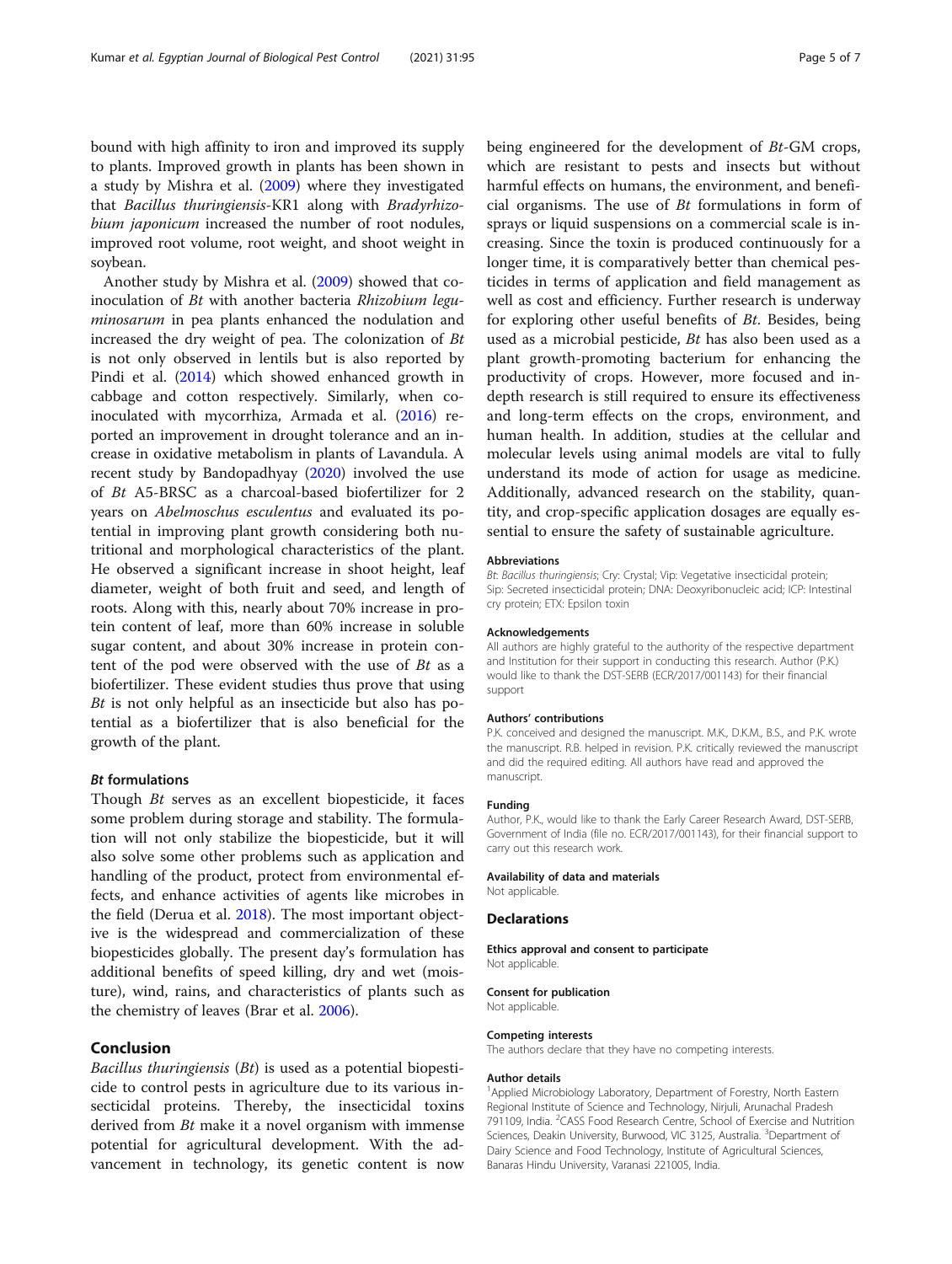## <span id="page-5-0"></span>Received: 26 March 2021 Accepted: 10 June 2021 Published online: 19 June 2021

#### References

- Abbas MST (2018) Genetically engineered (modified) crops (Bacillus thuringiensis crops) and the world controversy on their safety. Egypt J Biol Pest Control 28(1):1–12
- Aceves-Diez AE, Estrada-Castañeda KJ, Castañeda-Sandoval LM (2015) Use of Bacillus thuringiensis supernatant from a fermentation process to improve bioremediation of chlorpyrifos in contaminated soils. J Environ Manag 157: 213–219. <https://doi.org/10.1016/j.jenvman.2015.04.026>
- Alves GG, de Ávila RAM, Chávez-Olórtegui CD, Lobato FCF (2014) Clostridium perfringens epsilon toxin: the third most potent bacterial toxin known. Anaerobe 30:102–107. <https://doi.org/10.1016/j.anaerobe.2014.08.016>
- Angus TA (1956) Association of toxicity with protein-crystalline inclusions of Bacillus sotto Ishiwata. Can J Microbiol 2(2):122–131. [https://doi.org/10.1139/](https://doi.org/10.1139/m56-017) [m56-017](https://doi.org/10.1139/m56-017)
- Armada E, Probanza A, Roldán A, Azcón R (2016) Native plant growth promoting bacteria Bacillus thuringiensis and mixed or individual mycorrhizal species improved drought tolerance and oxidative metabolism in Lavandula dentata plants. J Plant Physiol 192:1–12. <https://doi.org/10.1016/j.jplph.2015.11.007>
- Bandopadhyay S (2020) Application of plant growth promoting Bacillus thuringiensis as biofertilizer on Abelmoschus esculentus plants under field condition. J Pure Appl Microbiol 14(2):1287–1294. [https://doi.org/10.22207/](https://doi.org/10.22207/JPAM.14.2.24) [JPAM.14.2.24](https://doi.org/10.22207/JPAM.14.2.24)
- Bawa AS, Anilakumar KR (2013) Genetically modified foods: safety, risks and public concerns—a review. J Food Sci Technol 50(6):1035–1046. [https://doi.](https://doi.org/10.1007/s13197-012-0899-1) [org/10.1007/s13197-012-0899-1](https://doi.org/10.1007/s13197-012-0899-1)
- Berliner E (1915) Über die Schlaffsucht der Mehlmottenraupe (Ephestia kühniella Zell.) und ihren Erreger Bacillus thuringiensis n. sp. Z Angew Entomol 2(1):29– 56
- Berretta MF, Pedarros AS, Sauka DH, Pérez MP, Onco MI, Benintende GB (2020) Susceptibility of agricultural pests of regional importance in South America to a Bacillus thuringiensis Cry1Ia protein. J Invertebr Pathol 172:107354. <https://doi.org/10.1016/j.jip.2020.107354>
- Berry C (2012) The bacterium, Lysinibacillus sphaericus, as an insect pathogen. J Invertebr Pathol 109(1):1–10. <https://doi.org/10.1016/j.jip.2011.11.008>
- Brar SK, Verma M, Tyagi RD, Valéro JR (2006) Recent advances in downstream processing and formulations of Bacillus thuringiensis based biopesticides. Process Biochem 41(2):323–342. <https://doi.org/10.1016/j.procbio.2005.07.015>
- Bravo A, Gill SS, Soberon M (2007) Mode of action of Bacillus thuringiensis Cry and Cyt toxins and their potential for insect control. Toxicon 49(4):423–435. <https://doi.org/10.1016/j.toxicon.2006.11.022>
- Bravo A, Likitvivatanavong S, Gill SS, Soberón M (2011) Bacillus thuringiensis: a story of a successful bioinsecticide. Insect Biochem Mol Biol 41(7):423–431. <https://doi.org/10.1016/j.ibmb.2011.02.006>
- Butko P (2003) Cytolytic toxin Cyt1A and its mechanism of membrane damage: data and hypotheses. Appl Environ Microbiol 69(5):2415–2422. [https://doi.](https://doi.org/10.1128/AEM.69.5.2415-2422.2003) [org/10.1128/AEM.69.5.2415-2422.2003](https://doi.org/10.1128/AEM.69.5.2415-2422.2003)
- Chakroun M, Banyuls N, Bel Y, Escriche B, Ferré J (2016) Bacterial vegetative insecticidal proteins (Vip) from entomopathogenic bacteria. Microbiol Mol Biol Rev 80(2):329–350. <https://doi.org/10.1128/MMBR.00060-15>
- Crickmore N, Berry C, Panneerselvam S, Mishra R, Connor TR, Bonning BC (2020) A structure-based nomenclature for Bacillus thuringiensis and other bacteriaderived pesticidal proteins. J Invertebr Pathol:107438. [https://doi.org/10.1016/](https://doi.org/10.1016/j.jip.2020.107438) [j.jip.2020.107438](https://doi.org/10.1016/j.jip.2020.107438)
- Crickmore N, Zeigler DR, Feitelson J, Schnepf E, Van Rie J, Lereclus D, Baum J, Dean DH (1998) Revision of the nomenclature for the Bacillus thuringiensis pesticidal crystal proteins. Microbiol Mol Biol Rev. 62(3):807–13. [https://doi.](https://doi.org/10.1128/MMBR.62.3.807-813.1998) [org/10.1128/MMBR.62.3.807-813.1998](https://doi.org/10.1128/MMBR.62.3.807-813.1998)
- Crickmore N, Berry C, Panneerselvam S, Mishra R, Connor TR, Bonning BC (2020) A structure-based nomenclature for Bacillus thuringiensis and other bacteriaderived pesticidal proteins. J Invertebr Pathol. 2020:107438. [https://doi.org/1](https://doi.org/10.1016/j.jip.2020.107438) [0.1016/j.jip.2020.107438](https://doi.org/10.1016/j.jip.2020.107438)
- Derua YA, Kahindi SC, Mosha FW, Kweka EJ, Atieli HE, Wang X, Zhou G, Lee MC, Githeko AK, Yan G (2018) Microbial larvicides for mosquito control: Impact of long lasting formulations of Bacillus thuringiensis var. israelensis and Bacillus sphaericus on non-target organisms in western Kenya highlands. Ecol Evol 8(15):7563–7573. [https://doi.org/10.1002/](https://doi.org/10.1002/ece3.4250) [ece3.4250](https://doi.org/10.1002/ece3.4250)
- Domínguez-Arrizabalaga M, Villanueva M, Escriche B, Ancín-Azpilicueta C, Caballero P (2020) Insecticidal activity of Bacillus thuringiensis proteins against Coleopteran pests. Toxins 12(7):430. <https://doi.org/10.3390/toxins12070430>
- Estruch JJ, Warren GW, Mullins MA, Nye GJ, Craig JA, Koziel MG (1996) Vip3A, a novel Bacillus thuringiensis vegetative insecticidal protein with a wide spectrum of activities against lepidopteran insects. Proc Natl Acad Sci 93(11): 5389–5394. <https://doi.org/10.1073/pnas.93.11.5389>
- González JM, Brown BJ, Carlton BC (1982) Transfer of Bacillus thuringiensis plasmids coding for delta-endotoxin among strains of B. thuringiensis and B. cereus. Proc Natl Acad Sci 79(22):6951–6955. [https://doi.org/10.1073/pnas.](https://doi.org/10.1073/pnas.79.22.6951) [79.22.6951](https://doi.org/10.1073/pnas.79.22.6951)
- Guerchicoff A, Delécluse A, Rubinstein CP (2001) The Bacillus thuringiensis cyt genes for hemolytic endotoxins constitute a gene family. Appl Environ Microbiol 67(3):1090–1096. <https://doi.org/10.1128/AEM.67.3.1090-1096.2001>
- Höfte H, Whiteley HR (1989) Insecticidal crystal proteins of Bacillus thuringiensis. Microbiol Mol Biol Rev 53(2):242–255
- ISAAA (2016) International service for the acquisition of agribiotech applications. GM Approval Database <https://www.isaaa.org/gmapprovaldatabase/>
- ISAAA (2019) International service for the acquisition of agribiotech applications. GM Approval Database [https://www.isaaa.org/resources/publications/briefs/](https://www.isaaa.org/resources/publications/briefs/55/executivesummary/default.asp) [55/executivesummary/default.asp](https://www.isaaa.org/resources/publications/briefs/55/executivesummary/default.asp) [access on 16.05.2021
- Ishiwata S (1901) On a new type of severe flacherie (sotto disease) (original in Japanese). Dainihon Sansi Kaiho 114:1–5
- Jain D, Saharan V, Pareek S (2016) Current status of bacillus thuringiensis: insecticidal crystal proteins and transgenic crops. In: Advances in Plant Breeding Strategies: Agronomic, Abiotic and Biotic Stress Traits. Springer, pp 657–698. [https://doi.org/10.1007/978-3-319-22518-0\\_18](https://doi.org/10.1007/978-3-319-22518-0_18)
- Jouzani GS, Valijanian E, Sharafi R (2017) Bacillus thuringiensis: a successful insecticide with new environmental features and tidings. Appl Microbiol Biotechnol 101(7):2691–2711. <https://doi.org/10.1007/s00253-017-8175-y>
- Knapp O, Stiles B, Popoff MR (2010) The aerolysin-like toxin family of cytolytic, pore-forming toxins. Open Toxinol J 3(1):53–68. [https://doi.org/10.2174/1](https://doi.org/10.2174/1875414701003020053) [875414701003020053](https://doi.org/10.2174/1875414701003020053)
- Knowles BH (1994) Mechanism of action of Bacillus thuringiensis insecticidal δendotoxins. Adv In Insect Phys 24:275–308. [https://doi.org/10.1016/S0065-2](https://doi.org/10.1016/S0065-2806(08)60085-5) [806\(08\)60085-5](https://doi.org/10.1016/S0065-2806(08)60085-5)
- Kumar A, Singh M, Singh PP, Singh SK, Singh PK, Pandey KD (2016) Isolation of plant growth promoting rhizobacteria and their impact on growth and curcumin content in Curcuma longa L. Biocatal Agric Biotechnol 8:1–7. <https://doi.org/10.1016/j.bcab.2016.07.002>
- Lazarte JN, Valacco MP, Moreno S, Salerno GL, Berón CM (2021) Molecular characterization of a Bacillus thuringiensis strain from Argentina, toxic against Lepidoptera and Coleoptera, based on its whole-genome and Cry protein analysis. J Invertebr Pathol:107563. <https://doi.org/10.1016/j.jip.2021.107563>
- Li H, Chougule NP, Bonning BC (2011) Interaction of the Bacillus thuringiensis delta endotoxins Cry1Ac and Cry3Aa with the gut of the pea aphid, Acyrthosiphon pisum (Harris). J Invertebr Pathol 107(1):69–78. <https://doi.org/10.1016/j.jip.2011.02.001>
- Liu L, Chen Z, Yang Y, Xiao Y, Liu C, Ma Y, Soberón M, Bravo A, Yang Y, Liu K (2018) A single amino acid polymorphism in ABCC2 loop 1 is responsible for differential toxicity of Bacillus thuringiensis Cry1Ac toxin in different Spodoptera (Noctuidae) species. Insect Biochem Mol Biol 100:59–65. [https://](https://doi.org/10.1016/j.ibmb.2018.06.004) [doi.org/10.1016/j.ibmb.2018.06.004](https://doi.org/10.1016/j.ibmb.2018.06.004)
- Mazier M, Pannetier C, Tourneur J, Jouanin L, Giband M (1997) The expression of Bacillus thuringiensis toxin genes in plant cells. In: Biotechnology Annual Review, vol 3. Elsevier, pp 313–347
- Matyjaszczyk E (2018) "Biorationals" in integrated pest management strategies. J Plant Dis Prot 125:523–527. <https://doi.org/10.1007/s41348-018-0180-6>
- Mishra PK, Mishra S, Selvakumar G, Bisht JK, Kundu S, Gupta HS (2009) Coinoculation of Bacillus thuringeinsis-KR1 with Rhizobium leguminosarum enhances plant growth and nodulation of pea (Pisum sativum L.) and lentil (Lens culinaris L.). World J Microbiol Biotechnol 25(5):753–761. [https://doi.](https://doi.org/10.1007/s11274-009-9963-z) [org/10.1007/s11274-009-9963-z](https://doi.org/10.1007/s11274-009-9963-z)
- Muddanuru T, Polumetla AK, Maddukuri L, Mulpuri S (2019) Development and evaluation of transgenic castor (Ricinus communis L.) expressing the insecticidal protein Cry1Aa of Bacillus thuringiensis against lepidopteran insect pests. Crop Protect 119:113–125
- Ohba M, Mizuki E, Uemori A (2009) Parasporin, a new anticancer protein group from Bacillus thuringiensis. Anticancer Res 29(1):427–433
- Palma L, Muñoz D, Berry C, Murillo J, Caballero P (2014) Bacillus thuringiensis toxins: an overview of their biocidal activity. Toxins 6(12):3296–3325. [https://](https://doi.org/10.3390/toxins6123296) [doi.org/10.3390/toxins6123296](https://doi.org/10.3390/toxins6123296)